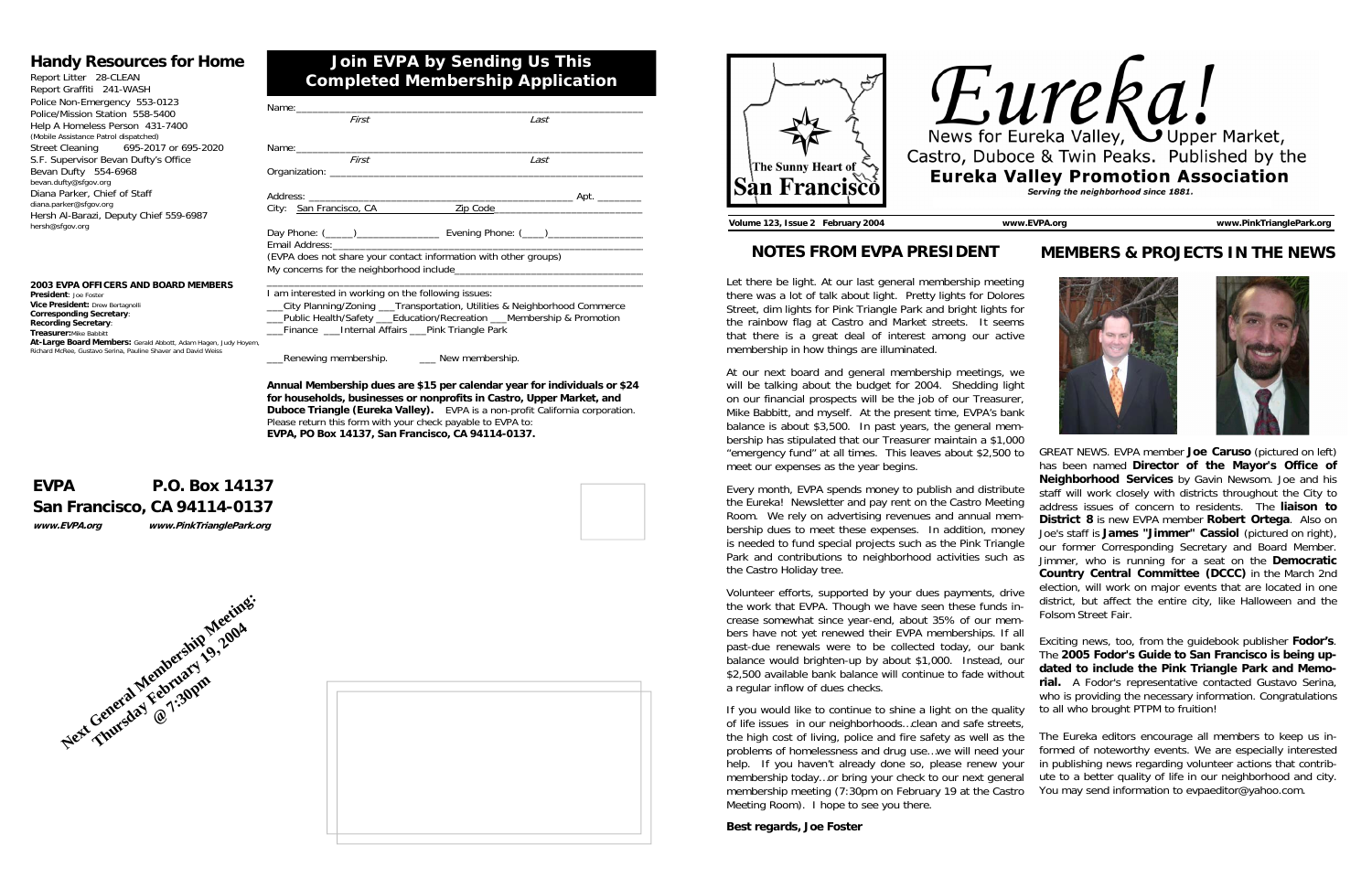#### **General Membership Meeting Minutes: January 15, 2004**

#### **Meeting called to order at 7:30 PM.**

After introductions, November 2003 General Membership Meeting Minutes were approved.

President reminded membership that EVPA meetings use Roberts Rules of Order. He summarized key points: All decisions are made by General Membership; Decisions are made following a motion, which must be seconded. Decisions are made by majority vote. Motions may be tabled if majority approves. Everyone can speak regarding a motion during debate. Speakers are limited to two minutes. Everyone desiring to speak must have done so before someone may speak a second time. Upon motion made, the President will call the vote. Outcome of votes are recorded in the minutes.

President announced Committee Chairs: Adam Hagen, Planning; David Weiss, Utilities, Transportation, and Neighborhood Commerce; Pauline Shaver, Education and Recreation; Mike Babbitt, Safety; Drew Bertagnolli, Membership. The Chair of Internal Affairs must be appointed by the Board and is currently vacant. Corresponding Secretary and Recording Secretary Officer positions are vacant. Gustavo Serina agreed to act as Recording Secretary for the January meeting.

Guest Donald Stroh of the Dolores Heights Improvement Association discussed proposed street lighting options along Dolores Street. Residents are suggesting more historic looking lights and are working with the Department of Public Works and Supervisor Bevan Dufty's office to ensure their concerns and preferences are heard before a final decision is made. There will be a meeting to discuss this issue on January 28, 2004 at Room 400 of City Hall.

#### **Committee Reports**:

**Safety Committee** Chair Mike Babbitt had a fresh supply of MPC 25 forms for use to authorize police to ask vagrants and loiterers on private property to move. One copy goes in the window of the building and one copy remains with the police. Forms cover the period January –June 2004.

**Finance Committee** Chair Mike Babbitt and former Treasurer Joe Foster said that a full report will be made at the February meeting and that a budget will be presented for approval at the March meeting.

**Eureka! Editors** Pauline Shaver and Drew Bertagnolli solicited articles for the monthly newsletter. Articles should not exceed 300 words, must be submitted electronically, and may be edited for content and tone. Deadline for the February issue of Eureka! Is 6 PM, Friday, January 30.

**Education and Recreation** Chair Pauline Shaver submitted written report: UPDATE ON EVRC PROGRESS: We received an e-mail from SF Neighborhood Parks who forwarded the following information from DPW. If members would like to receive brief construction updates and alerts in the future, please email Sheri\_Costa@ci.sf.ca.us.

General Scope of Work: Thanks to many invested community members and City personnel who offered input during past pub-



# **COMMUNITY MEETING REGARDING DOLORES STREET LIGHTS**

**5:00 PM - 7:00 PM Wednesday, February 11 Mission Playground Clubhouse 3555 19th Street** 

(between Valencia and Guerrero Streets)<br>District 8 Supervisor **Bevan Dufty**, EVPA member Charlie<br>Spiegel and Don Stroh from the Dolores Heights Improvement<br>Club discussed the desire for more consistent and appropriate<br>stre mission on January 13. Over three dozen neighborhood peti tions were collected by resident Brian Brown and presented to the PUC.<br>Last month's *Eureka!* reported that some residents were un-

happy with the City's plan to install Cobra lights. They were<br>hoping that the replacement light fixtures and poles along<br>Dolores Street be consistent with the historic fixtures in Liberty<br>Hill and Dolores Heights. They als rant further consideration. PUC Executive Director, Pat Martel,<br>agreed to meet in February with the Department of Public<br>Works, Supervisor Dufty and neighborhood residents to continue<br>the dialogue.<br>At the January PUC meeti

cussed. They included continuing the fixtures currently in the Dolores Heights area along Dolores Street. This option would require trimming the sidewalk trees (not the palms) to 18 feet.

#### Con't on insert

lic planning meetings. This project includes the following improvements: a new children''s playground; an enlarged lobby; improved site access; an expanded children''s room; a new teen center; new meeting rooms; completely renovated restrooms; new planters and trees; integration of existing mural into new teen building. **Membership** Chair Drew Bertagnolli said that this year's objective would be retaining existing members. **New Business:** Members discussed the trailers selling coffee

Timeline: The EVRC was closed October 1 to prepare for construction, and allow programs and staff to remove or salvage equipment, supplies, and furniture; perform hazardous material abatement (interior and exterior) and demolition work (interior and exterior). The general contractor performing the key improvements is estimated to arrive on-site mid to late January. With few construction complications and good weather, the project should be completed by Summer 2005. (The project is estimated to take 18 months.) Crews are allowed to operate Mon through Fri, 7:00 AM to 5:30 PM. that no regulations apply, because they are parked on lots used by commercial businesses. The issue will be referred to David Weiss of UTNC, who has already begun an investigation. One concern is "downstreaming of trash." Member Tom Taylor discussed lighting at Harvey Milk Plaza. He is spearheading an effort to install bulbs that last two to three years and can have their lights shielded so as to not be intrusive. DPW is the responsible city agency.

POSSIBLE LIGHTING AT PTPM: Gustavo Serina met with Jessica Perez of DPW and landscape architect Jason Rowe on Wednesday, January 7, to discuss lighting for the PTPM. Jason had a preliminary drawing outlining his ideas for up-lighting the pylons and putting down-lights in the nearby trees to focus on the landscape design. They discussed removing existing arc lighting or at least relocating one street lamp to bring it closer to the bus shelter on Market Street. Adding an antique streetlight and removing the pole currently near the utility box was also addressed. Gustavo urged that there should not be an increase in total lumens (light projected) in the area. Jason said current technology is such that lighting can be used more precisely without becoming intrusive to nearby residents. Jessica made notes, discussed maintenance issues, and said she would get back to us. Mike Babbitt discussed obtaining a small, unobtrusive receptacle for use by dog owners at the PTPM. Pauline Shaver has seen one at the Presidio and will photograph it to see if it would be suitable. Joe Foster discussed initial plans by Sutter Health to reconfigure operations at Davies Medical Center after the construction of a new central hospital on Van Ness Avenue, on the site of the Cathedral Hill Hotel. One concern is possible closure of the existing emergency room. This discussion is at a very preliminary stage and no decisions have been made. One option being considered is to reconfigure Davies as a Neurology Center, retaining its emergency room. Drew Bertagnolli agreed to take the lead on this issue. Supervisor Bevan Dufty and representatives of Most Holy Re-

for assistance. Member Gary Weiss said he would ask the Merchants of Upper Market and Castro to consider donating some labor to assist Diane and other gardening volunteers.

**Planning** Chair Adam Hagen had no report, although EVPA received a letter from an attorney working with a group opposed to recent proposals for highrise housing on Rincon Hill, saying the proposed projects would adversely affect Upper Market Street views.

and other items that have been stationed at the Arco and Chevron service stations at Castro and Market Streets. Member Lion Barnett said that he has inquired into this issue and it appears

It is DPW's hope that the costs for this project can be funded from funds currently allocated to the beautification of Harvey Milk Plaza, which has begun. Those funds would also be used to pay for the Ginko trees along Castro Street. The appropriation's language limits use of funds exclusively to HM Plaza, but that interpretation is being reviewed in hopes that improvements to the surrounding area can be made. DPW pointed out that new plants for HM Plaza are the same used at PTPM, tying the two spaces together. Boulders are also being installed at HM Plaza and new fencing is being built at the site. Board Member Judy Hoyem asked to be included in future discussions of lighting at the PTPM, expressing concern about increased lighting and its possible impact on her house which faces PTPM. Pauline reiterated that lumen projection would be watched carefully and, given enough lead time, future meetings would be announced at general membership meetings so that interested members could attend. Member Diane Nutting reminded attendees that the PTPM requires regular attention for gardening and clean up, and asked deemer Church and Mike Baxter of the Department of Human Services discussed plan to lease 12-14 rooms at the Paramount SRO Hotel on Market near Sanchez Streets to house LGBTQ Homeless young adults over 18 years old. Supervisor Dufty said that no decisions have been made and that he is soliciting input from EVPA and other community groups. Service providers who would be recommending and screening potential occupants of these rooms include Larkin Street Youth Services, New Leaf Clinic, and Dimensions. Members suggested that the program be structured, have onsite supervision 24 hours a day, require that participants be clean and sober, and that it provide true training and oversight to help these individuals break the cycle of homelessness. Supervisor Dufty said that current plans do not include a sole, onsite service provider. In response to concerns raised about older individuals on the streets, Supervisor Dufty said that for this program to succeed, it would be "creaming" clients–working with those who have shown the best chance for succeeding. Funding would come from GA grants that would be reduced in exchange for housing, food, and other services. Safety Chair Mike Babbitt will attend a meeting in Supervisor Dufty's office on Friday, January 16, at 3PM to discuss this issue further.

Member Constance Bennett discussed the Senior Action Network (SAN)'s March 11 variety show, Gray Cabaret, at the Castro Theatre, starting at 1PM. Tickets are \$10.00.

Upon motion made, seconded, and approved, meeting adjourned at 9PM.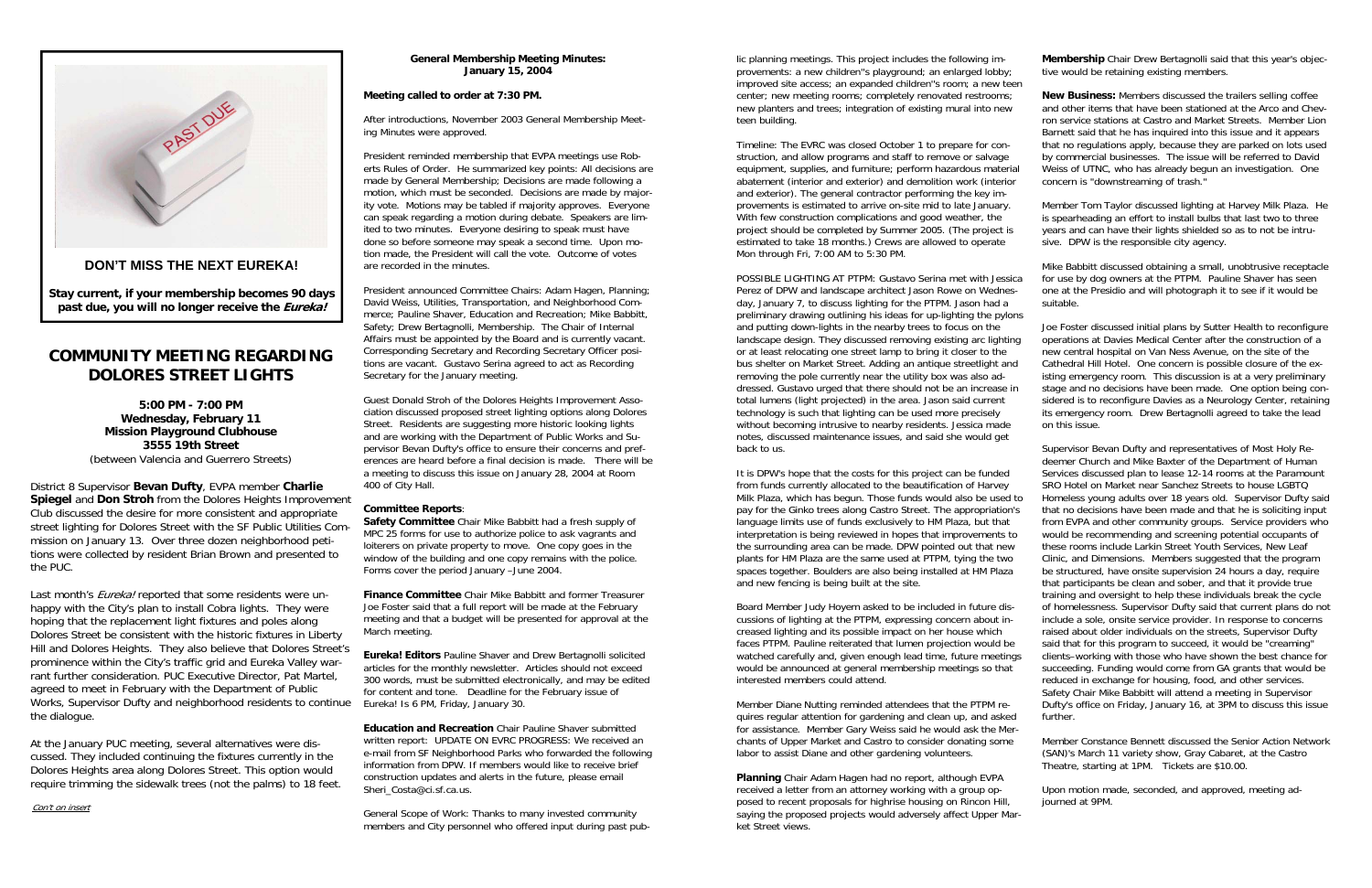#### Dolores Street Lights (con't)

Additionally, the City has studied four alternatives which provide historically accurate options and avoid the need for tree trimming. Unfortunately the Path of Gold lamps, pictured in the last Eureka and present on Upper Market Street, are not being considered, though a fixture which compliments them at the intersection of Dolores and Market Streets is a high priority.

EVPA's UTNC Committee has taken this issue under consideration. Other neighborhood groups, including the Dolores Heights Improvement Club, have submitted statements to the PUC. UTNC Committee Chair, David Weiss, will continue to keep the membership updated.

For further information or to state an opinion on this issue, please contact Supervisor Dufty at bevan.dufty@sfgov.org, or EVPA member, Charlie Spiegel at czs@sbcglobal.net, 695-9115.

*ARE YOU . . . .*  **A GOOD LISTENER? CARING? SUPPORTIVE? UNDERSTANDING? INTERESTED IN HELPING OTHERS? NEEDING SUPERVISION HOURS FOR YOUR GRADUATE PROGRAM? WANTING A REAL CHALLENGE? WANTING TO CHANGE CAREERS?** 

If you answered **YES** to any of the above questions, then **San Francisco Suicide Prevention (SFSP)** needs you. SFSP is the nation's oldest volunteer crisis line. Founded in 1963, services are provided 24 hours a day by over 150 trained volunteers with the supervision of a small multidisciplinary staff.

As a **Crisis Line Volunteer**, you will be providing emotional support in a non-judgmental manner, empowering callers to look at options and make their own decisions, providing crisis management, and providing information and referrals when appropriate. Training includes Active Listening, Crisis Intervention and Suicide Risk Assessment. Classes will include information on AIDS/HIV, drugs and alcohol, youth and elderly perspectives, grief and mental illness. **Training sessions are held throughout the year.**

Call **415-984-1900** or send your name, day and evening phone number to **volunteer@sfsuicide.org** and you will be contacted regarding the training program.

## **GOOD NEIGHBOR Diane Nutting**



For some strange reason, garbage seems to accumulate in certain parts of Eureka Valley. We've all noticed it. Maybe some of us have resigned ourselves to accept it. We simply step over it and move on with our busy lives.

Diane Nutting, however, has a different philosophy on the matter. Armed with kitchen tongs and donated bags from the **Nancy Boy** store on Market Street, she can frequently be found picking up garbage at and around the Pink Triangle Park and Memorial at Market, Castro and 17<sup>th</sup> Streets.

"Nancy Boy was kind enough to give me bags so that as I walk my dog Shiloh I can pick-up cups, candy wrappers and the like . . . .It really is good exercise for some of the older folks in the neighborhood."

Diane has inspired some of her neighbors to join in the efforts to clean up our sidewalks. Several of them can now be found on their blocks with dustpans and brooms, improving the overall quality of life in Eureka Valley.

Jack Keating, another 17<sup>th</sup> Street resident, commends Diane's efforts. "Diane is so generous with her time. She inspired me to clean up my block twice a week. It feels good to beautify the street.

# **Thanks Diane!**

## DON'T MISS THE GRAY CABARET!

**The Senior Action Network (SAN)'s variety show, Gray Cabaret, will be at the Castro Theatre, March 11 at 1PM.**